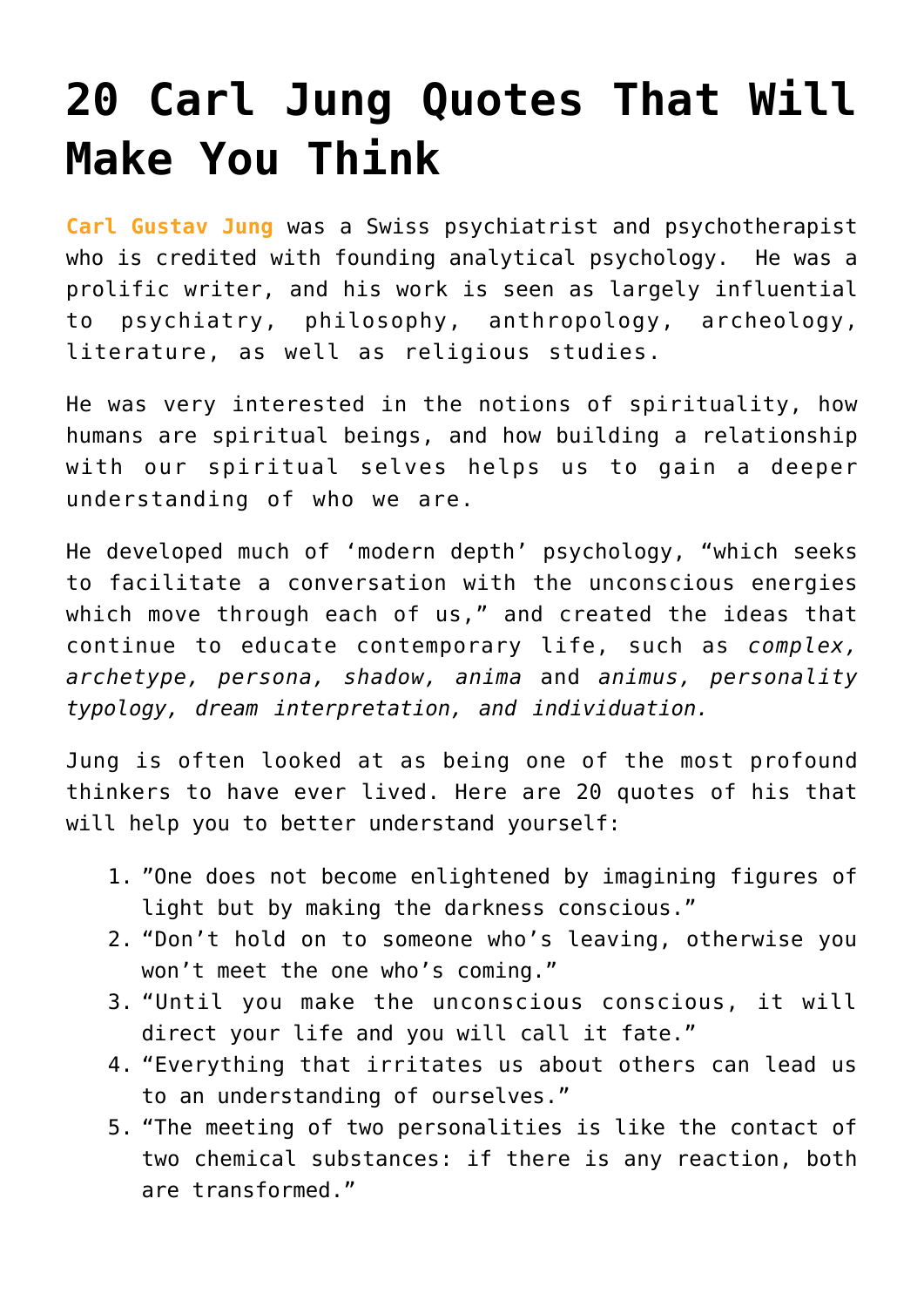- 6. "If one does not understand a person, one tends to regard him as a fool."
- 7. "Knowing your own darkness is the best method for dealing with the darknesses of other people."
- 8. "If you are a gifted person, it doesn't mean that you gained something. It means you have something to give back."
- 9. "Mistakes are, after all, the foundations of truth, and if a man does not know what a thing is, it is at least an increase in knowledge if he knows what it is not."
- 10. "Who looks outside, dreams; who looks inside, awakes."
- 11. "People will do anything, no matter how absurd, to avoid facing their own souls."
- 12. "Loneliness does not come from having no people around, but from being unable to communicate the things that seem important to oneself, or from holding certain views which others find inadmissible."
- 13. "Depression is like a woman in black. If she turns up, don't shoo her away. Invite her in, offer her a seat, treat her like a guest and listen to what she wants to say."
- 14. "A man who has not passed through the inferno of his passions has never overcome them."
- 15. "Your perception will become clear only when you can look into your soul."
- 16. "I am not what happened to me, I am what I choose to become."
- 17. "What you resist, persists."
- 18. "A dream is a small hidden door in the deepest and most intimate sanctum of the soul, which opens up to that primeval cosmic night that was the soul, long before there was the conscious ego."
- 19. "We may think that we fully control ourselves. However, a friend can easily reveal something about us that we have absolutely no idea about."
- 20. "Everything about other people that doesn't satisfy us helps us to better understand ourselves."